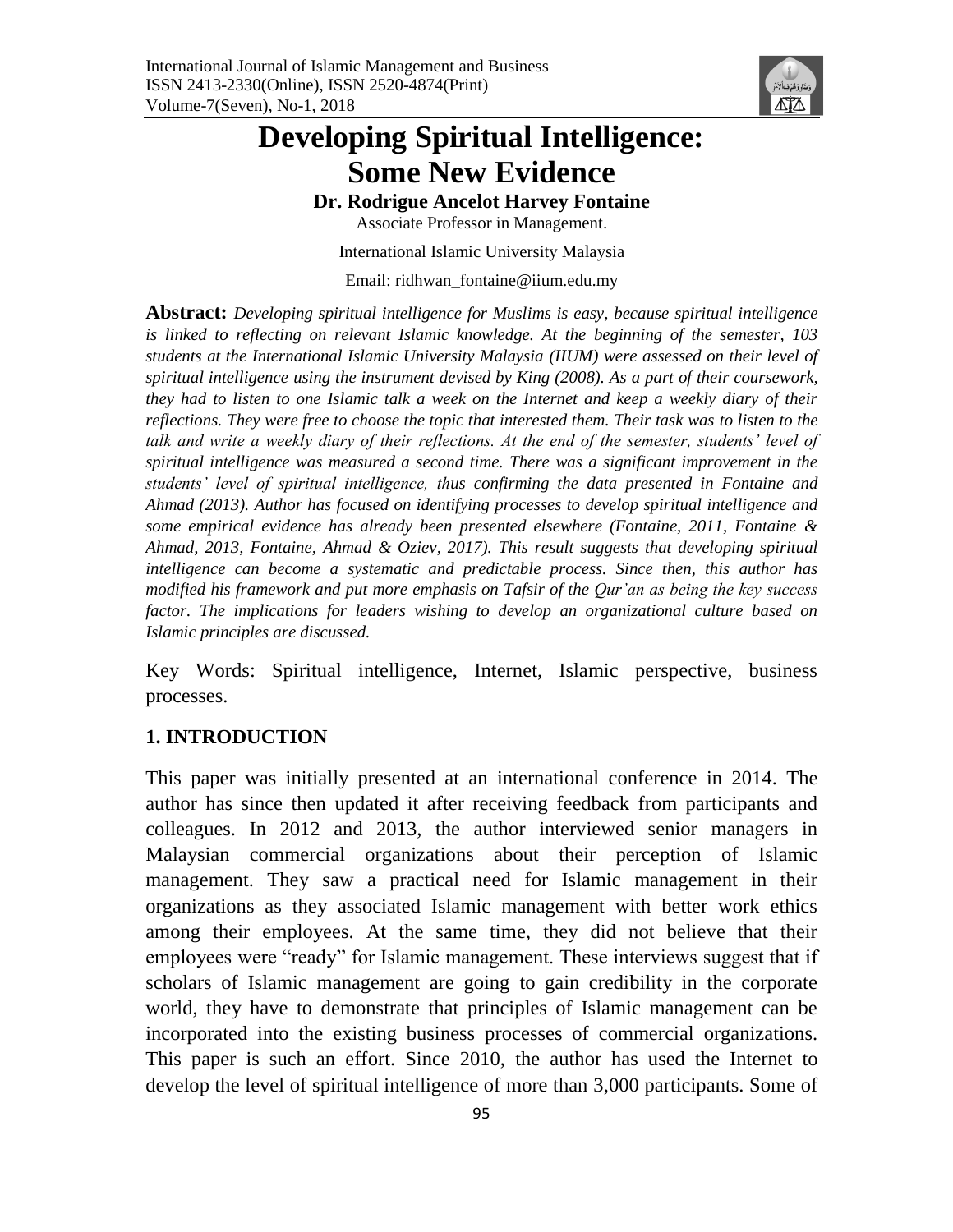

the qualitative and quantitative data has been presented elsewhere (as will be explained shortly). However, this paper focuses on collecting additional data to confirm the possibility that developing spiritual intelligence can become a systematic process.

# **2. THE OBJECTIVE OF THE STUDY**

The objective of the study is to present quantitative findings that demonstrate that developing spiritual intelligence can be done systematically, quickly and cheaply.

# **3. SPIRITUALITY AND SPIRITUAL INTELLIGENCE**

There is a vast literature on spirituality and spiritual intelligence. Pargament and Mahoney (2009) define spirituality as "the search for the Sacred". They see it as a process that includes a process of discovery, a process of conservation and a process of transformation. These three stages are briefly described as:

- Discovery: There are numerous reasons why people discover spirituality. Social context plays a critical role (Kirkpatrick, 2005).
- Conservation: Having discovered a spiritual connection, people often have to work hard to "hold on" to it. This is especially true when people experience difficult times (Balk, 1983).
- Transformation: Over the course of their lives, people often experience a series of events that make them question their beliefs. This often pushes people to re-evaluate their spiritual beliefs and to make fundamental changes to the way they experience their spirituality (Paloutzian, 2005).

Over the course of a lifetime, a person can go through several cycles of discovery / conservation / transformation.

Pargament and Mahoney's (2009) approach contrasts to Gardner (1983) who proposed a theory of multiple intelligences that was originally based on seven types of intelligences. In 1993, he added an eighth and, in 1998 he added a ninth (Mayer & Cobb, 2000). The ninth intelligence - which Gadner called "existential intelligence" - helps people to develop a theory of their existence and gives meaning to their life and actions. This new construct was later called spiritual intelligence (Mayer, 2000). Emmon (1999) in particular caused a stir when he claimed that spirituality is a central feature of new theories of motivation. This led to commentaries (Vaughan, 2002). The debate is on-going. Nonetheless, there are psychometric instruments that allow researchers to measure spiritual intelligence (King, 2008).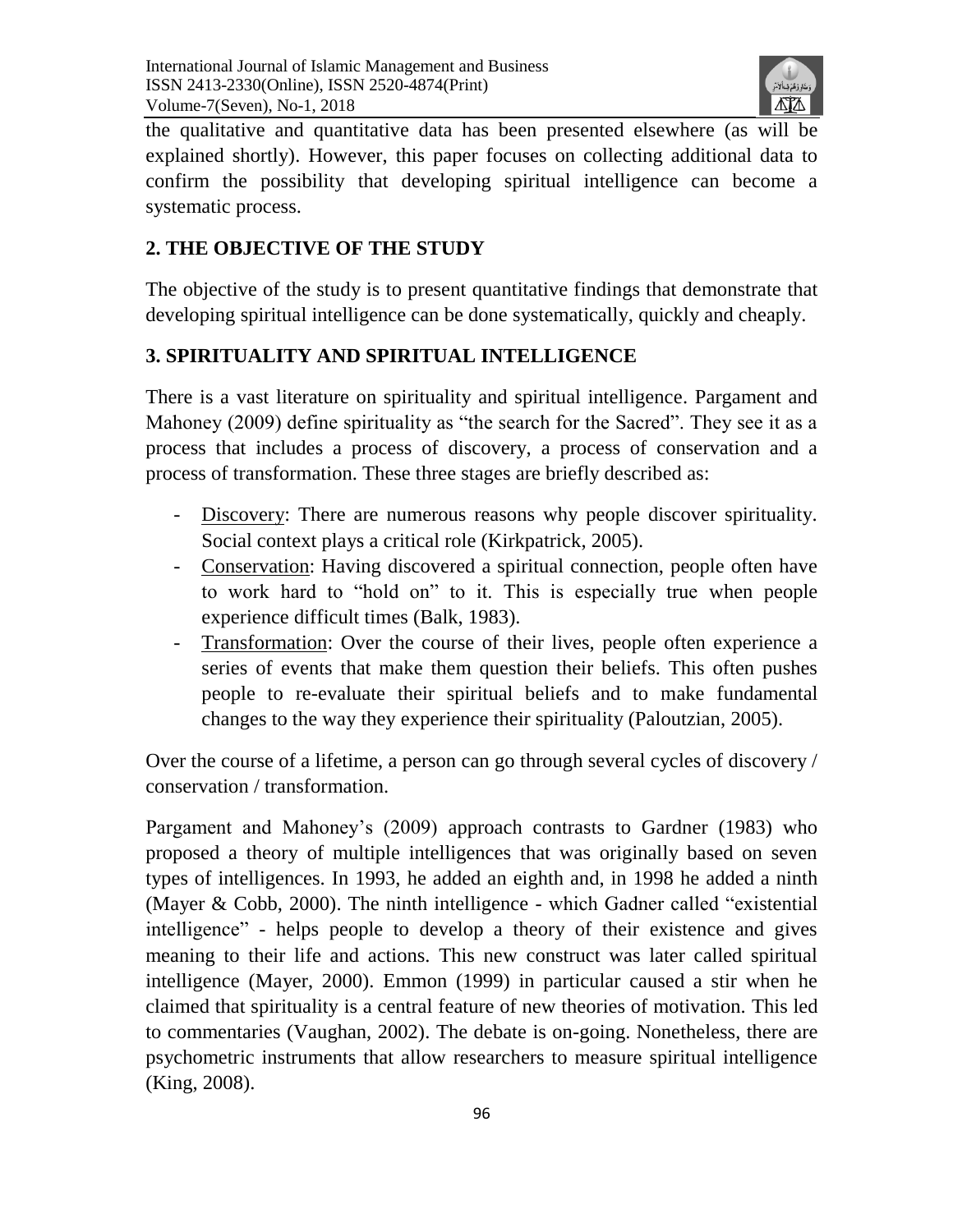

In this study, spirituality is about searching for meaning in one's life. Spiritual intelligence is about harnessing spiritual resources to solve problems.

There is a significant difference between the Western and the Islamic understanding of spirituality. The Western experience of spirituality is that of a personal quest for a meaning in life. It is often one's person's personal introspection and soul searching. Paulo Coelho, the Brazilian author of spiritual novels, has sold 150 million books. In Coelho's books, the dominant theme is the individual in search of the sacred within himself or herself. This personal experience can be within a faith or outside of faith.The Islamic experience of spirituality is that one can only become more spiritual by acquiring more Islamic knowledge. This new knowledge leads to develop one's connection with God within the boundaries of the Islamic faith. However, Islam places emphasis on collective acts of worship and collective learning. In many ways, developing greater spirituality is a collective experience, rather than a personal experience.

At the International Islamic University Malaysia (IIUM), Osman-Gani and Sarif (2011) edited a book with eight papers that discuss spirituality, its impact at the workplace and an Islamic perspective on spirituality. One paper proposes an instrument to measure *taqwa* (Kamil, Sulaiman, Osman-Ghani& Ahmad, 2011). Another paper proposes a framework for understanding workplace spirituality, HRD and organizational performance (Osman-Gani, Hashim & Wan Nazir, 2011). Anwar (2016) used a questionnaire developed by King (2008) to measure the spiritual intelligence of Muslim bank employees in Malaysia. He found that when Muslim employees had a higher level of spiritual intelligence, they showed more signs of organizational citizenship behavior (OCB). This effort to develop the Islamic perspective to spirituality in management is on-going. The general observation is that Muslim scholars need to start presenting quantitative data to prove their case.

Generally, Pargament and Mahoney's (2009) process of discovery / conservation / transformation is quite accepted in the literature. Gardner's theory of spiritual intelligence adds more insights (i.e. some people maybe pre-disposed to be more spiritual). Luthans (2011) showed the link between spirituality and psychological capital. Psychological capital is a construct which is based on hope, resilience, optimism and self-efficacy. In the workplace, one can assume a positive relationship between spirituality and psychological capital. Psychological capital is positively correlated with work performance.

However, the question remains. How can a corporate leader facilitate the process of discovery, conservation and transformation among his or her employees?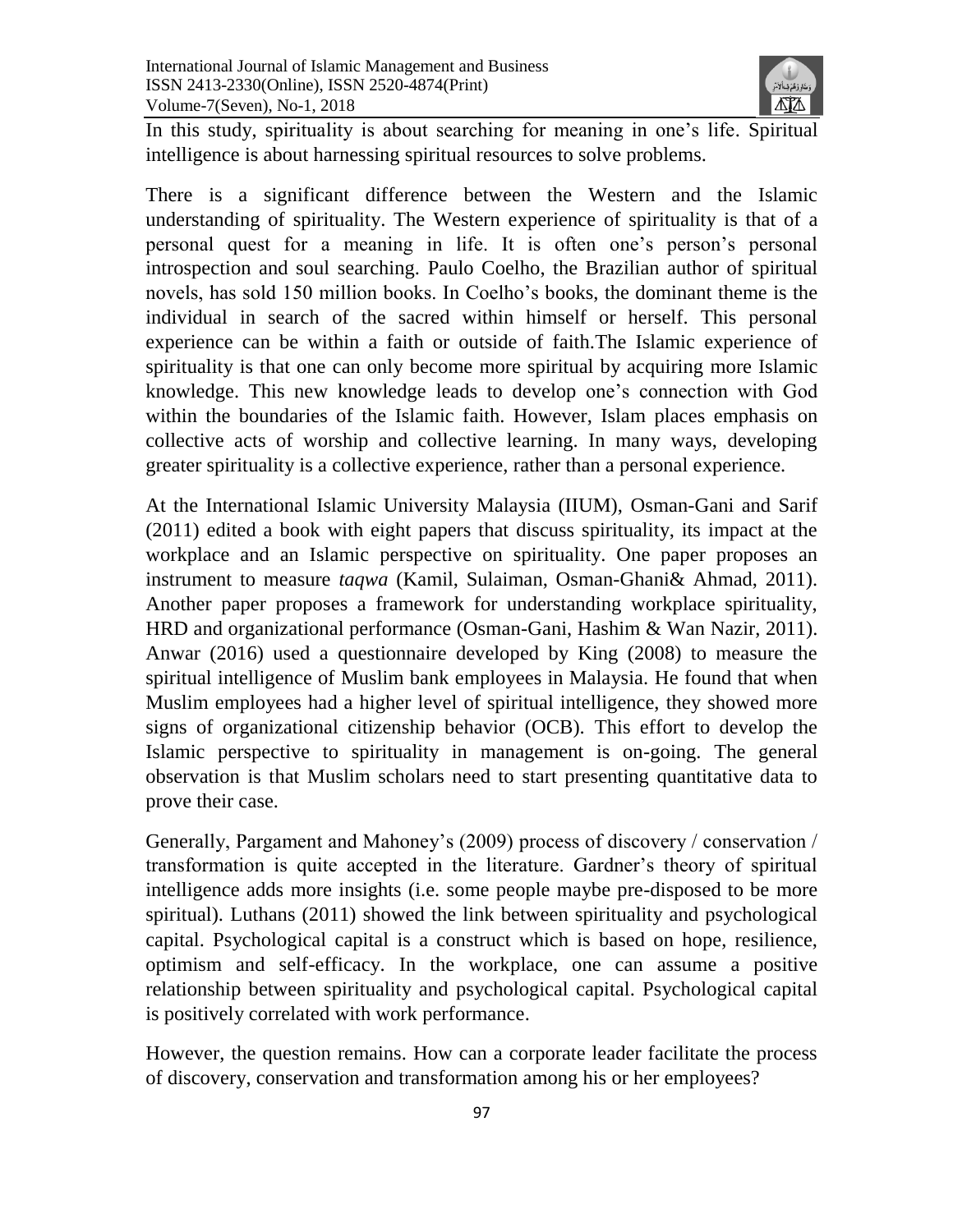

# **4. THE HAPPY IN ISLAM PROJECT**

Within this general interest in spirituality at work, my interest has been on utilizing the Internet as the platform to help students discover, conserve and transform their spirituality. Since 2010, I have been systematically developing spiritual intelligence among my undergraduate and postgraduate students. In selfreporting surveys, 75% of students report becoming more spiritual. Some details of this project have been reported elsewhere (Fontaine, 2011, Fontaine 2013, Fontaine & Ahmad 2013, Fontaine, Ahmad, & Oziev, 2017). A brief history follows.

In 2008, the author was teaching in a private university in Malaysia. One student - Aiman (not his real name) - had severe academic problems and Istarted counseling him. He was honest enough to report severe relationship problems with his parents and his girlfriend. His mood varied from extreme anger to severe depression. After a year of counseling, the traditional approach to counseling was not working. Having run out of ideas, the author asked him to watch Islamic videos on the Internet. This triggered a series of conversations about his purpose of existence, his perception of God and his relationship with Him. Prior to these conversations, his prayers were very irregular. He then decided to start praying five times a day. His anger and depression gradually disappeared. His academic performance and his relationship with his parents improved dramatically. In short, this student had to solve his spiritual issues before he could unlock his potential.

Muslims sometimes get criticized by non-Muslims because we want to implement Islamic principles in our lives. The unstated assumption is that Western principles are 'universal' and Islamic principles are 'parochial'. Aiman's experience showed that, at least for Muslims, Western principles don't always work but Islamic principles do.

In 2010, the author joined IIUM. Having witnessed how Aiman had changed after watching Islamic videos, the author wondered whether the same thing would happen to his students. As every student in IIUM is Muslim and the vision of the university is to integrate Islamic knowledge with secular knowledge, it is decided to give this Islamic videos assignment to my students in September 2010. Students were asked to watch one good quality<sup>1</sup> Islamic videos every week and write down their thoughts and feelings about the video. For the first half of the semester, they were free to watch whatever video they wish. For the second half of the semester, they were asked to focus on explanations of the Qur'an.

 $\overline{a}$ 

<sup>1</sup>Students are free to choose the videos they watch but the author monitors the content to avoid extremist speakers.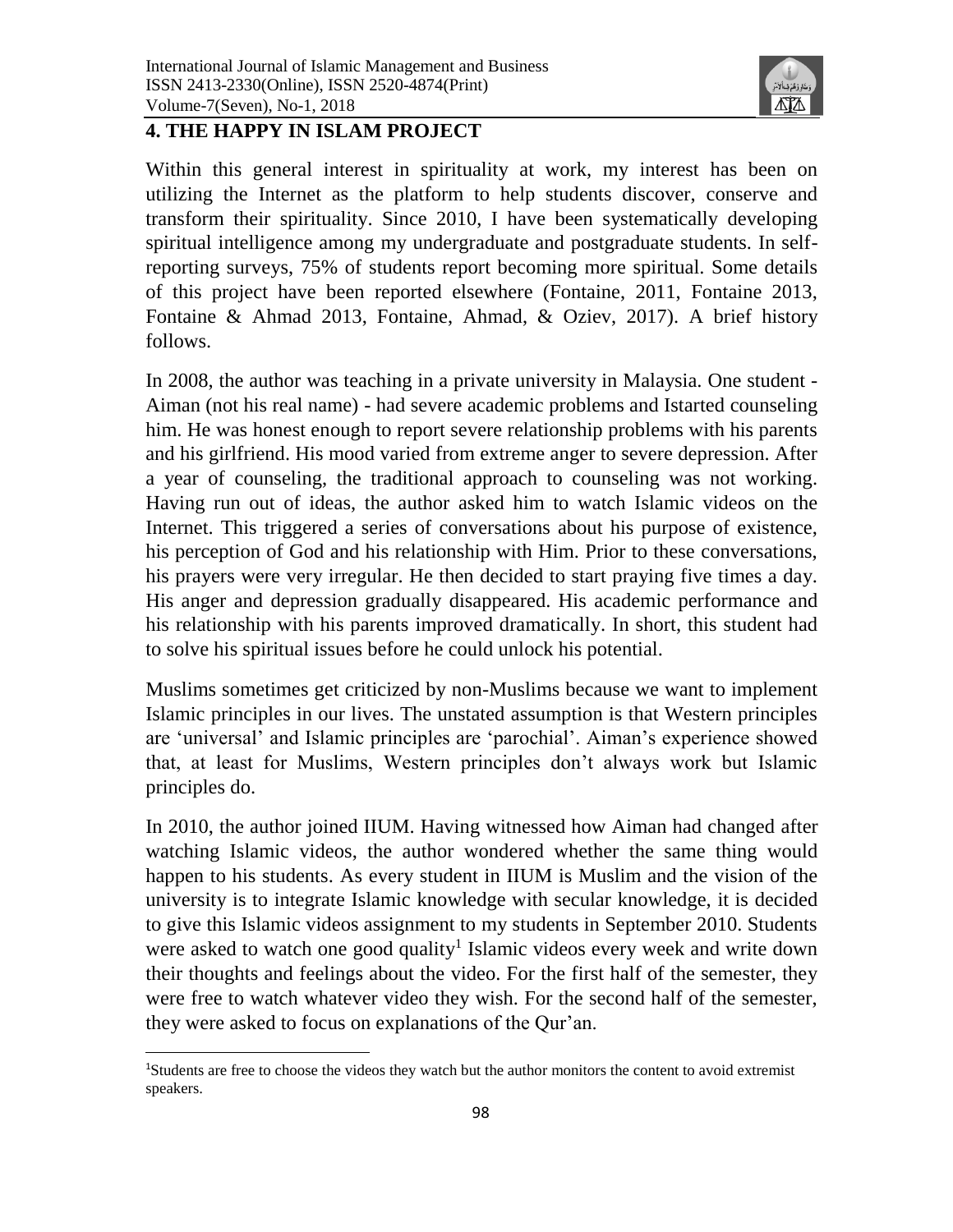

The response from the first batch was very enthusiastic. Many students reported that the assignment helped them deal with the stress of university life. During the semester, some students would come to me and explain which video they were watching that week and why they liked it so much. After such a positive response, author continued giving the assignment. Out of curiosity, author asked a research assistant to survey how many students still listened to Islamic talks one month after the assignment was over. 50% reported listening to Islamic talks at least once a month and 25% reported wanting to listen to Islamic talks but not having access to the right equipment (i.e. headphones to listen to the talks in the computer lab). 25% reported that they did not listen to talks once the assignment was over.

# **5. THE QUALITATIVE DATA**

In 2011, a qualitative study of the reactions to the internet assignment was presented to Muslim psychologists (see Table 1). Table 1 suggests that, like Aiman, if IIUM students fix their relationship with God first, it often gives them more focus and more peace of mind to do better in their academic studies. Thus, there is a link between the spiritual and daily performance. These findings are consistent with the evidence reported in the literature.

| Coding          | Are you happier after completing the assignment? They wrote                                                                                                                                                                         |  |  |  |
|-----------------|-------------------------------------------------------------------------------------------------------------------------------------------------------------------------------------------------------------------------------------|--|--|--|
| 035             | Yes. I read the meaning of the Qur'an in Malay but it is only after listening<br>to the <i>tafsir</i> that I started to feel that Allah is speaking to humans through the<br>Qur'an                                                 |  |  |  |
| 039             | Yes. There are certain things that I always wondered before and now, I feel<br>satisfied as if one of the puzzles is placed at its right place and where it is<br>supposed to be                                                    |  |  |  |
| <b>o40</b>      | Yes. I feel so much happier. (I was) a young man who is still searching for<br>his true inner color.                                                                                                                                |  |  |  |
| <b>o41</b>      | Yes. I feel much more content than before. The talks gave me insights into<br>things which I had overlooked and it cleared some of the doubts about Islam                                                                           |  |  |  |
| 046             | No difference (but) it is no doubt that the gaining of greater knowledge has<br>made it easier for me to be a better Muslim. The only difficulty lies in the<br>first step, which is the independent search for knowledge by myself |  |  |  |
| m <sub>64</sub> | Yes. I was never really happy with myself before this assignment because of<br>my lack of being a good Muslim. I am not that much happier but I am more<br>aware.                                                                   |  |  |  |
| m66             | Yes. I (now) realize that lots of things that I used to do were meaningless,<br>such as reciting Qur'an without understanding the meaning of the verses                                                                             |  |  |  |
| m67             | Yes. I am able to better control my desires                                                                                                                                                                                         |  |  |  |
| m81             | Yes. I have found answers too many questions that I had. I tend to be less<br>involved in entertainment. I really hope that this little change will be continued                                                                    |  |  |  |

|  | <b>Table 1:</b> Some Qualitative Data |
|--|---------------------------------------|
|--|---------------------------------------|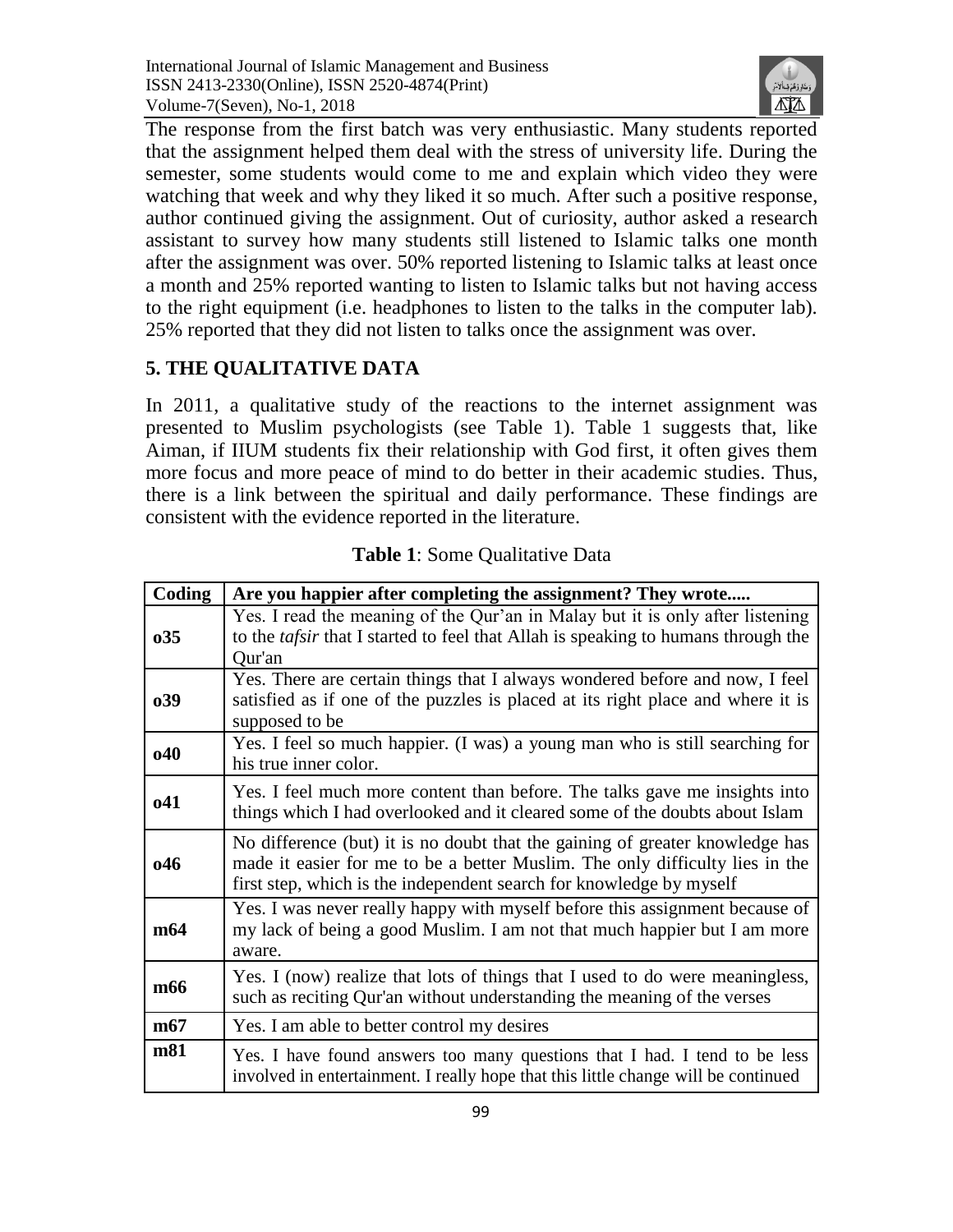International Journal of Islamic Management and Business ISSN 2413-2330(Online), ISSN 2520-4874(Print) Volume-7(Seven), No-1, 2018



| m133 | I now recognize the barriers that I face                                                                                                                                                                                        |  |  |
|------|---------------------------------------------------------------------------------------------------------------------------------------------------------------------------------------------------------------------------------|--|--|
| m142 | Yes. I feel happier. There is a lot of new things I've learnt after doing this<br>assignment. I like the most about <i>tafsir</i> of the <i>surah</i> . I never knew the<br>meaning before and it is quite new knowledge for me |  |  |
| m164 | No change except that I feel more guilty and I am more afraid of death                                                                                                                                                          |  |  |

Source: Fontaine (2011)

After several semesters of collecting qualitative data, most students reported similar comments. These talks allowed students to explore topics that were relevant to them and helped them reflect on their purpose in life. Three general themes were knowing more about the meaning of the Qur'an and the Sunnah, knowing more about Allah's names and attributes and knowing more about Allah's Qadar. From these general observations, figure 1 was derived.

**Figure 1**: Conceptualizing the Happiness in Islam project



Source: Dr. Fontaine

Although Figure 1 is useful, it does not adequately reflect the process of becoming more spiritual. Figure 2 is more representative of the process of discovery / conservation / transformation.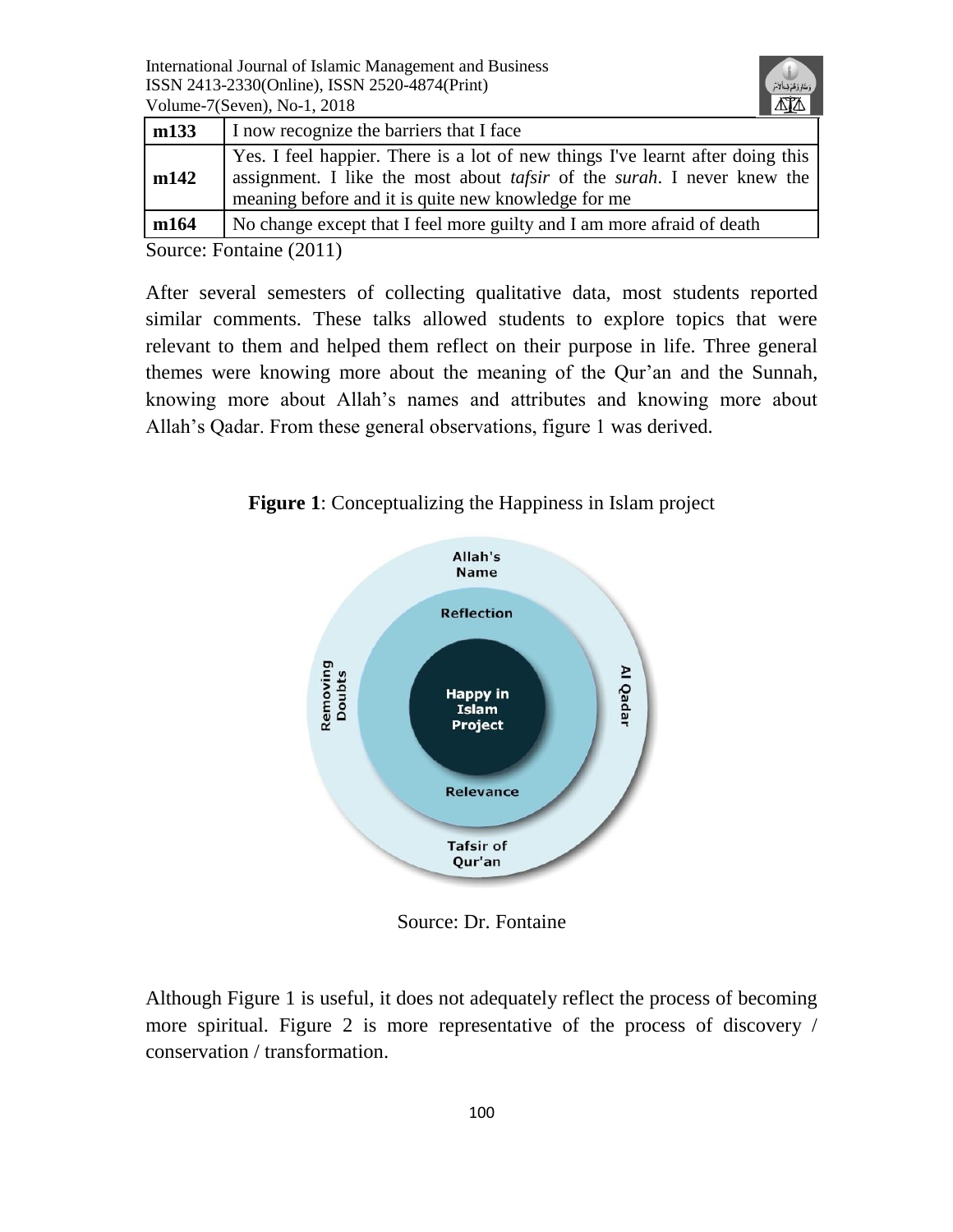

# **Figure 2**: Learning, Praying and Reflecting



#### Source: Dr. Fontaine

As Figure 2 shows, there is a relationship between learning about the Qur'an, prayer and self-reflection. The key is to understand that learning about Islam is not enough. Most Muslims know a lot about Islam but they have almost no understanding of what they recite in prayer. Specifically, Muslims need to understand the Qur'an so that their prayers become meaningful. That is the essence of the Happy in Islam project.

# **6. THE QUANTITATIVE DATA**

In 2012, a PhD student argued that spiritual intelligence would probably better describe the Happy with Islam project. We decided to collect data on the spiritual intelligence of my students at the beginning of the semester and at the end of the semester (i.e. after they have finished listening to Islam talks). The instrument used was King (2008). The results are shown in Table2.

| N <sub>0</sub> | <b>Question</b>                                                                   | 1st<br>round | 2nd<br>round | Sign. |
|----------------|-----------------------------------------------------------------------------------|--------------|--------------|-------|
| Q <sub>1</sub> | I have often questioned or pondered the nature of<br>reality.                     | 3.48         | 3.71         | 0.089 |
| Q2             | I have spent time contemplating the purpose or<br>reason for my existence.        | 3.9          | 3.95         | n.s.  |
| Q <sub>3</sub> | I am able to deeply contemplate what happens after<br>death.                      | 3.7          | 3.84         | n.s.  |
| Q4             | I recognize aspects of myself that are deeper than<br>my physical body.           | 3.8          | 3.83         | n.s.  |
| Q <sub>5</sub> | I am able to enter higher states of consciousness or<br>awareness.                | 3.69         | 3.69         | n.s.  |
| Q <sub>6</sub> | It is difficult for me to sense anything other than the<br>physical and material. | 2.45         | 2.54         | n.s.  |

**Table2:** First survey (96 respondents)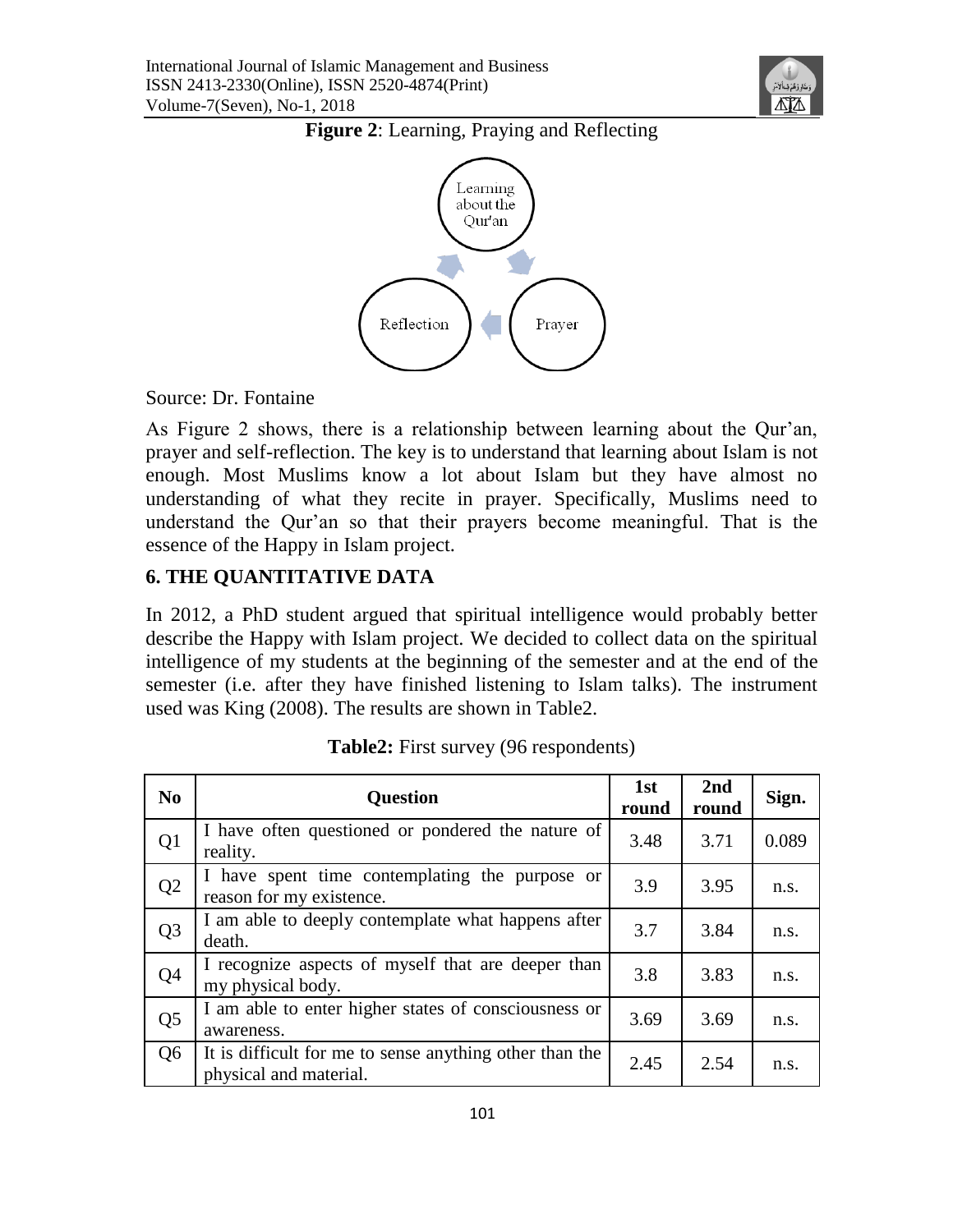#### International Journal of Islamic Management and Business ISSN 2413-2330(Online), ISSN 2520-4874(Print) Volume-7(Seven), No-1, 2018



|                | v URINC-7 (DUVUH), 190-1, 2010                                                                         |      |      | $\overline{\phantom{a}}$ |
|----------------|--------------------------------------------------------------------------------------------------------|------|------|--------------------------|
| Q7             | My ability to find meaning and purpose in life helps<br>me adapt to stressful situations.              | 3.77 | 4.13 | 0.025                    |
| Q8             | I can control when I enter higher states<br>of<br>consciousness or awareness                           | 3.59 | 3.72 | n.s.                     |
| Q <sub>9</sub> | I accept the theories about such things as life, death,<br>reality, and existence.                     | 4.47 | 4.5  | n.s.                     |
| Q10            | I am aware of a deeper connection between myself<br>and other people.                                  | 4.11 | 4.11 | n.s.                     |
| Q11            | I am able to define a purpose or reason for my life.                                                   | 4.21 | 4.2  | n.s.                     |
| Q12            | I am able to move freely between levels of<br>consciousness or awareness.                              | 3.61 | 3.67 | n.s.                     |
| Q13            | I frequently contemplate the meaning of events in<br>my life.                                          | 3.81 | 3.85 | n.s.                     |
| Q14            | I define myself by my deeper, non-physical self.                                                       | 3.54 | 3.79 | 0.04                     |
| Q15            | When I experience a failure, I am still able to find<br>meaning in it.                                 | 4.29 | 4.28 | n.s.                     |
| Q16            | I often see issues and choices more clearly while in<br>higher states of consciousness/awareness.      | 4.06 | 3.84 | 0.06                     |
| Q17            | I have often contemplated the relationship between<br>human beings and the rest of the universe.       | 3.79 | 3.84 | n.s.                     |
| Q18            | I am highly aware of the nonmaterial aspects of life.                                                  | 3.75 | 4.04 | 0.022                    |
| Q19            | I am able to make decisions according to my<br>purpose in life.                                        | 4.06 | 4.15 | n.s.                     |
| Q20            | I recognize qualities in people which are more<br>meaningful than their body, personality, or emotions | 4.04 | 4.1  | n.s.                     |
| Q21            | I have deeply contemplated whether or not there is<br>some greater power.                              | 3.75 | 3.91 | n.s.                     |
| Q22            | Recognizing the nonmaterial aspects of life helps me<br>feel centered.                                 | 3.58 | 3.86 | 0.032.                   |
| Q23            | I am able to find meaning and purpose in my<br>everyday experiences.                                   | 4.18 | 4.19 | n.s.                     |
| Q24            | I have developed my own techniques for entering<br>higher states of consciousness or awareness.        | 3.8  | 3.81 | n.s.                     |

The Cronbach Alpha was 0.801. Out of the 24 questions, there were significant differences in 5 of the questions (Q7, Q14, Q16, Q18, and Q22). In particular, listening to Islamic talks seemed to have the most impact on question no 7 ("*my ability to find meaning and purpose in life helps me adapt to stressful situations*"), which is a good description of resilience.

In 2013, I decided to repeat the exercise of collecting data using the same instrument. This time, 103 undergraduate students took part. Again, the students were surveyed at the beginning of the semester, they were told to listen to one Islamic talk on the Internet every week and they were surveyed a second time at the end of the semester. The data is presented in Table 3.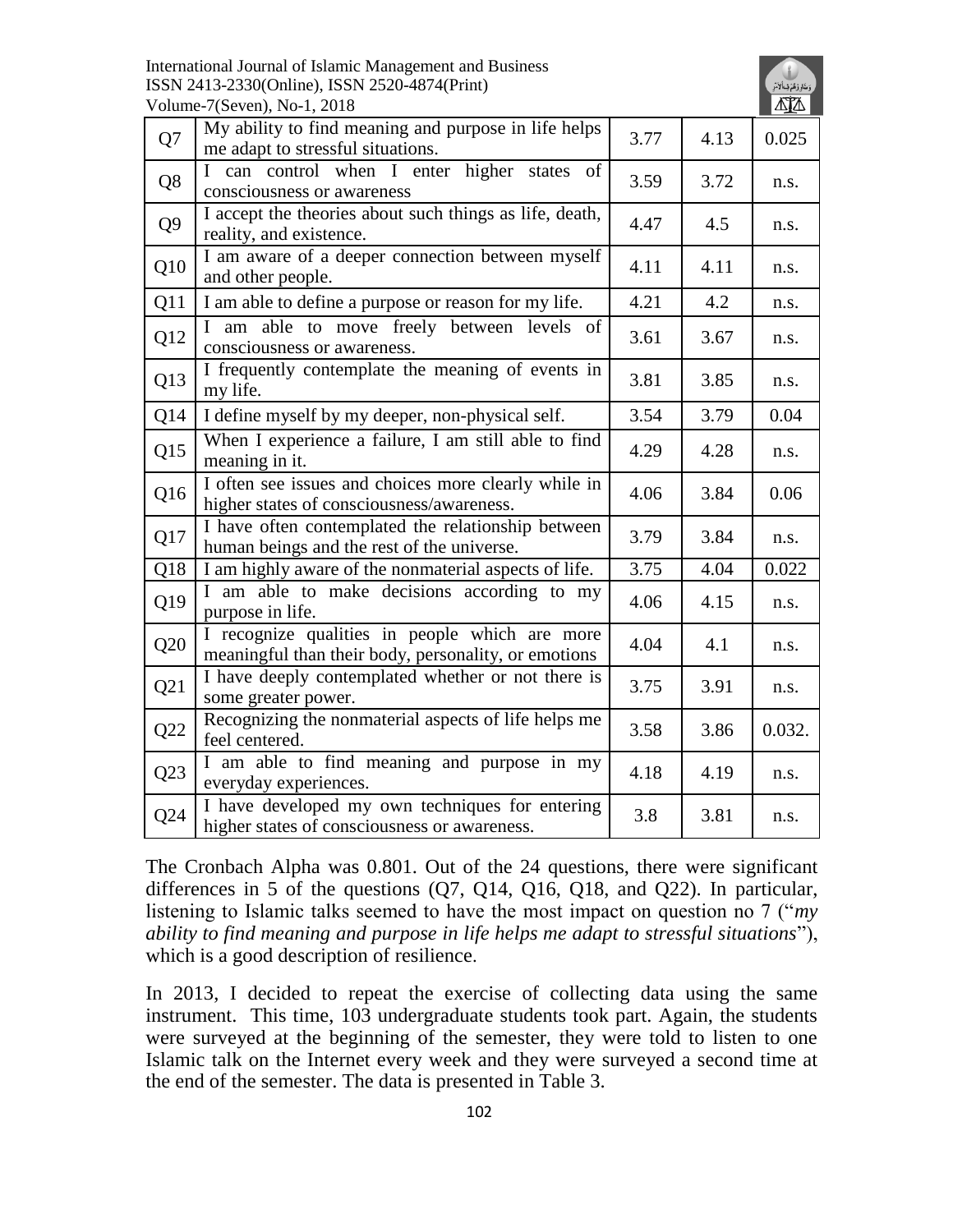

# **Table 3**: Second survey (103 respondents)

|                 | <b>Questions</b>                                                                                       | 1st<br>round | 2 <sub>nd</sub><br>round | Sign. |
|-----------------|--------------------------------------------------------------------------------------------------------|--------------|--------------------------|-------|
| Q <sub>1</sub>  | I have often questioned or pondered the nature of<br>reality.                                          | 3.51         | 3.81                     | 0.001 |
| Q2              | I recognize aspects of myself that are deeper than my<br>physical body.                                | 3.63         | 4.00                     | 0.001 |
| Q <sub>3</sub>  | I have spent time contemplating the purpose or<br>reason for my existence.                             | 3.51         | 3.80                     | 0.001 |
| Q <sub>4</sub>  | I am able to enter higher states of consciousness or<br>awareness.                                     | 3.50         | 3.74                     | 0.001 |
| Q <sub>5</sub>  | I am able to deeply contemplate what happens after<br>death.                                           | 3.30         | 3.59                     | 0.001 |
| Q <sub>6</sub>  | It is difficult for me to sense anything other than the<br>physical and material.                      | 2.70         | 2.78                     | 0.001 |
| Q7              | My ability to find meaning and purpose in life helps<br>me adapt to stressful situations.              | 3.83         | 4.00                     | 0.001 |
| Q <sub>8</sub>  | I can control when I enter higher states<br>of<br>consciousness or awareness.                          | 3.46         | 3.66                     | 0.001 |
| Q <sub>9</sub>  | I accept the theories about such things as life, death,<br>reality, and existence.                     | 4.29         | 4.54                     | 0.001 |
| Q10             | I am aware of a deeper connection between myself<br>and other people.                                  | 3.79         | 4.00                     | 0.001 |
| Q11             | I am able to define a purpose or reason for my life.                                                   | 3.79         | 4.13                     | 0.001 |
| Q12             | I am able to move freely between levels of<br>consciousness or awareness.                              | 3.22         | 4.02                     | 0.001 |
| Q13             | I frequently contemplate the meaning of events in<br>my life.                                          | 3.55         | 3.85                     | 0.001 |
| Q14             | I define myself by my deeper, non-physical self.                                                       | 3.40         | 3.76                     | 0.001 |
| Q15             | When I experience a failure, I am still able to find<br>meaning in it.                                 | 3.89         | 4.10                     | 0.001 |
| Q <sub>16</sub> | I often see issues and choices more clearly while in<br>higher states of consciousness/awareness.      | 3.70         | 3.95                     | 0.001 |
| Q17             | I have often contemplated the relationship between<br>human beings and the rest of the universe.       | 3.45         | 3.78                     | 0.001 |
| Q18             | I am highly aware of the nonmaterial aspects of life.                                                  | 3.67         | 3.89                     | 0.001 |
| Q19             | I am able to make decisions according to my purpose<br>in life.                                        | 3.61         | 3.97                     | 0.001 |
| Q20             | I recognize qualities in people which are more<br>meaningful than their body, personality, or emotions | 3.85         | 4.19                     | 0.001 |
| Q21             | I have deeply contemplated whether or not there is<br>some greater power.                              | 3.59         | 3.67                     | 0.001 |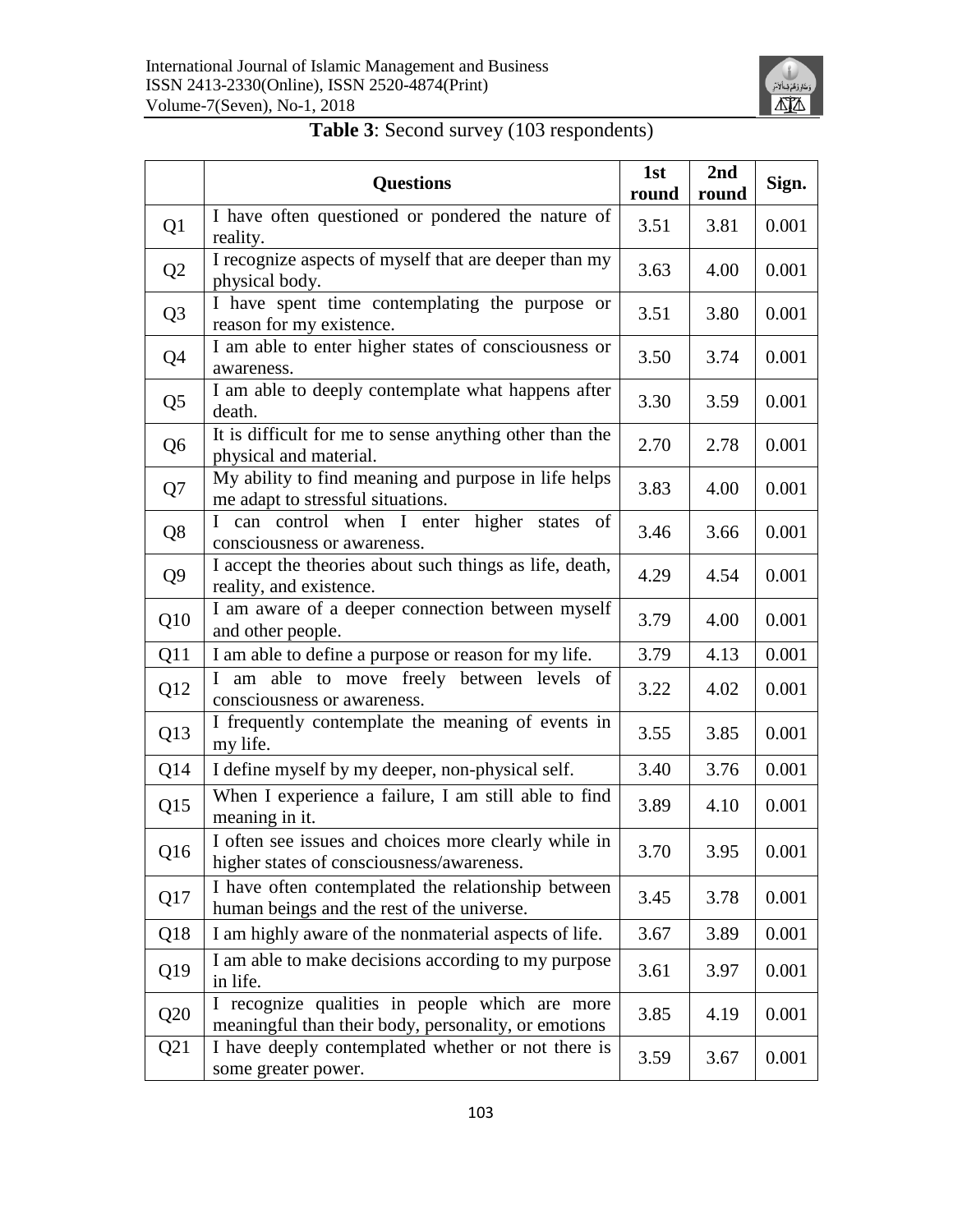

| Q22 | Recognizing the nonmaterial aspects of life helps me<br>feel centered.                          | 3.59 | 3.87 | 0.001 |
|-----|-------------------------------------------------------------------------------------------------|------|------|-------|
| Q23 | I am able to find meaning and purpose in my<br>everyday experiences.                            | 3.58 | 3.98 | 0.001 |
| Q24 | I have developed my own techniques for entering<br>higher states of consciousness or awareness. | 3.23 | 3.58 | 0.001 |

The Cronbach Alpha was 0.846. Surprisingly, the group as a whole reported a significant difference in every question asked. This requires some explanation. There are two facts which are at play:

1. I showed the data collected to a statistician at UniverstiKebangsaan Malaysia(UKM). We discussed the validity of the instrument, the data collection procedure and the kind of statistical tests used. He confirmed that there is nothing wrong with my methodology. Due to the mathematical formula used to calculate the T-test, this test is very sensitive when there is large sample and when the standard deviation is very low. This is a partial explanation.

2. The other factor to bear in mind is that these students were doing this internet assignment for the second time. They first did the assignment in their first year introduction class to management. For this batch, I had only collected qualitative data. The same group took the course on organizational behavior in which this data was collected.

One student, for example, wrote in his report, "*This is the second time that I am doing this assignment. I was afraid that it would be boring but I enjoyed it more the second time*." In other words, the students were already very familiar with the process of listening to Islamic talks and they probably were less apprehensive of the overall purpose of the assignment. As a consequence, they probably benefited more from the process that students doing it for the first time.

# **7. THE ROLE OF UNIVERSITIES IN THE MUSLIM WORLD**

It is obvious that universities play a critical role in educating the next generation of Muslim leaders. Based on experience, the author would recommend that universities in the Muslim world consider the following ideas: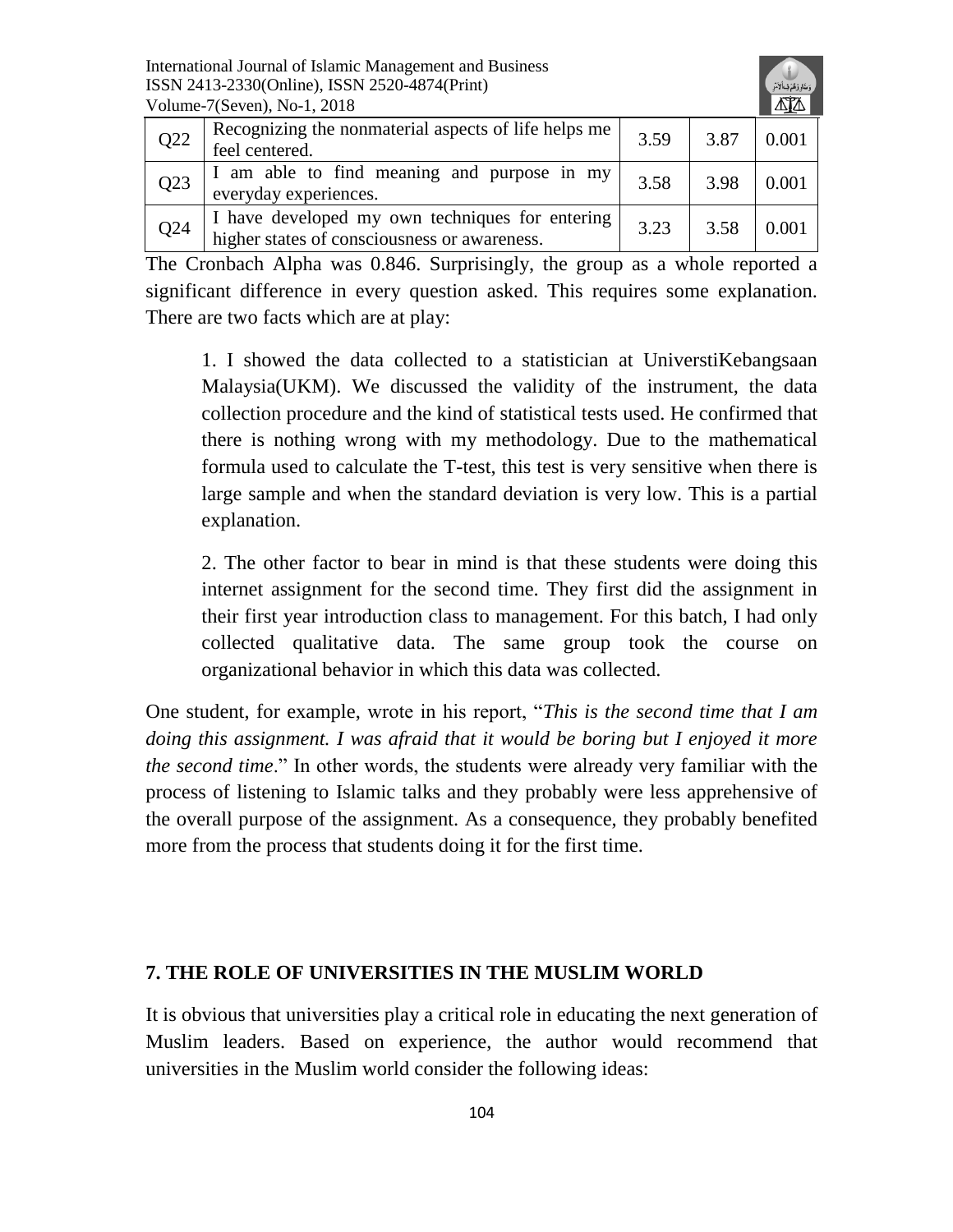

- a) In the first year, introduce at least one compulsory Islamic personality assignment for every student. The content is freely available on YouTube so there is no significant cost involved. This will expose the students to online learning. It will help develop the spirituality of students. This will correspond to the discovery stage.
- b) In the second year or third year, students should do a second Islamic personality assignment. The aim is no longer to develop their spirituality but to equip the students with a skill that they can use throughout their life. This corresponds to the conservation / transformation stage.

Clearly, most universities in the Muslim world teach Islamic subjects. But these subjects tend to be driven by a syllabus. The purpose is for students to pass a subject, not necessarily connect with God. If there are 10,000 students taking a subject, 10,000 people are expected to learn exactly the same thing. With on-line learning, every student can personalize their learning. If there are 10,000 people taking the same course, each student has the opportunity to solve their most pressing spiritual questions. It is a completely different experience of learning about Islam.

This simple and cost-effective approach will help Muslim students understand their religion in a more meaningful manner.

# **8. CONCLUSIONS**

In this study, the author's argument are as follows.

Islamic management requires Muslims to have a certain level of spiritual intelligence. Although Western scholars have differences of opinion about what that implies, Muslim scholars agree that Islamic spiritual intelligence is when one gets closer to Allah by reflecting on Islamic knowledge. Developing greater spiritual intelligence without improving one's knowledge of Islam is probably something quite rare.

The Happy in Islam project (i.e. the qualitative and quantitative data reported) shows that the spirituality of Muslims students can be develop systematically, easily and at no cost. Muslim organizations can adapt the process to suit the training and development needs of Muslim employees their organizations.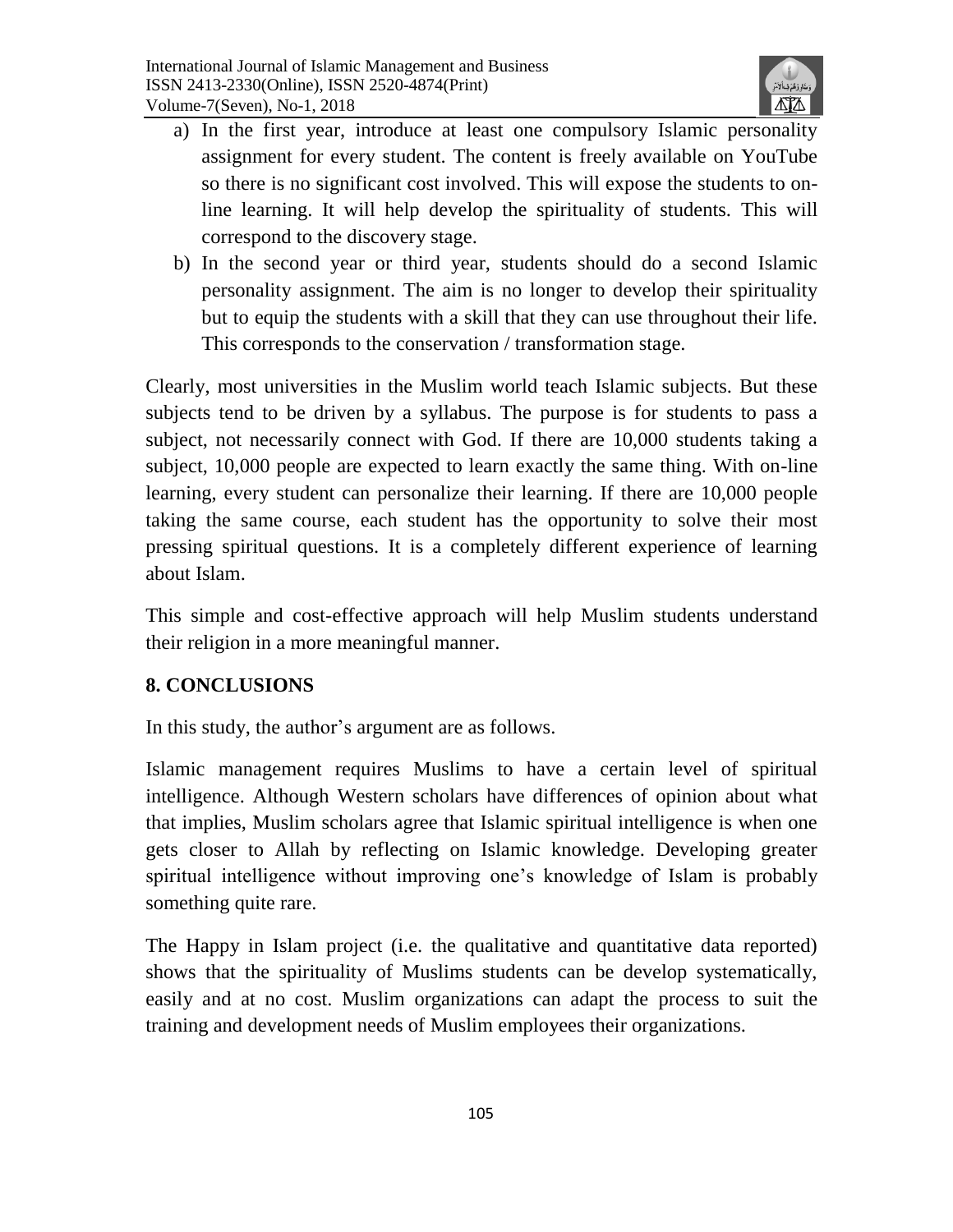

A key aspect of this research is that developing insights into the Qur'an is critical. The struggle in the Islamic Banking and Finance industry has been to develop the *shariah* framework necessary for the industry to grow. The struggle in Islamic management is completely different. It is about changing the mindset of business leaders and ordinary employees by exposing them to high-quality Islamic content. With this content, their understanding of Islam will evolve and this will change the corporate culture in their respective organizations.

### **REFERENCES:**

- Anwar, MA.(2016). *Effects of Spiritual Intelligence and Emotional Intelligence on Organisational Citizenship Behaviour: A Study of Islamic Banks in Malaysia*. An unpublished PhD Thesis, International Islamic University Malaysia.
- Balk, D.(1983). Adolescent's grief reactions and self-concept perceptions following sibling death: A study of 33 teenagers. *Journal of Youth and Adolescence*, 12, 137-161.
- Emmons, R. A. (1999). *The psychology of ultimate concerns: Motivation and spirituality in personality*. New York: Guilford Press.
- Fontaine, R.(2011)."Developing positive emotions by listening to Islamic talks on the Internet". Proceedings of the 3rd Conference of the International Association of Muslim Psychologists, 6-8 December, IIUM.
- Fontaine, R & Ahmad, K.(2013).*Strategic Management from an Islamic perspective*. Singapore: John Wiley.
- Fontaine, R, Ahmad, K. & Oziev, G.(2017) *Islamic Leadership Today*. Kuala Lumpur: ICIFE.
- Gardner, H.(1983).*Frames of mind*. New York: Basic Books.
- Kamil. N.M., Sulaiman, M., Osman-Gani, AAM, Ahmad, K.(2011). "Implication of the Taqwa on Organizational Citizenship Behavior", in Osman-Gani&Sarif, SM (Eds.) *Spirituality in Management from Islamic Perspectives*. Gombak: IIUM Press, 1-53.